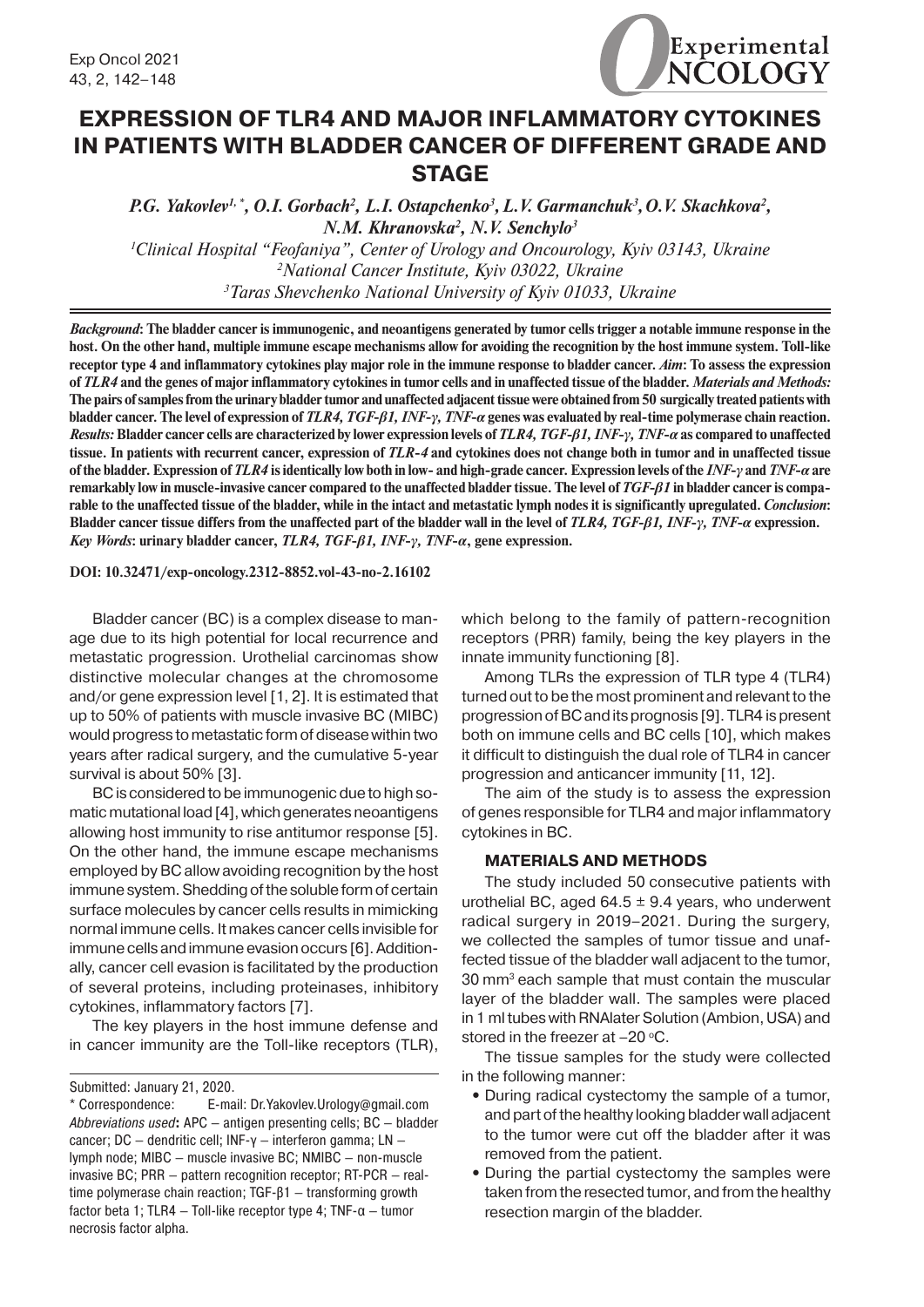• During the transurethral resection of the bladder tumor the samples were taken as chip of the tumor, and separate bite of the bladder wall adjacent to the tumor resection bed.

All patients enrolled in this prospective study have signed the informed consent on the diagnostics and treatment of their disease in accordance with national treatment protocols, and collection of the biological material during the surgical treatment. Local committee on the medical ethics of the Clinical hospital "Feofaniya" has endorsed the conduction of this study by its protocol № 2 on February 17, 2020 as such, which do not violate the rights of the patients.

*TLR4, transforming growth factor beta-1 (TGF-β), interferon γ (INF-γ), tumor necrosis factor α (TNF-α)* expression levels were evaluated by real-time polymerase chain reaction (RT-PCR) on 7500 Real-Time PCR Systems (Applied Bіosystems, USA) using specific primers and f DOI: 10.32471/exp-oncology. 2312-8852.vol-43-no-2.16102 luorochrome SYBR Green (Applied Bіosystems, USA). GADPH was used to normalize levels of mRNA for the relative quantification method of analysis. *TLR4, TGF-β, INF-γ,* and *TNF-α* sequences were constructed by Primer Express® Software v3.0 (Applied Biosystems, USA) as presented in our earlier work [13]. Calculations were performed using the ΔCt relative quantification method. mRNA expression value was calculated by the formula:

 $x = 2^{-\Delta C t}$ .

where  $x - mRNA$  expression value,

 $\Delta$ Ct = Ct (GAPDH) — Ct (target gene).

All tests were run in triplicate.

Total RNA was isolated by phenol–chloroform extraction and the "Ribo-zol" kit ("AmpliSens"). RNA concentration in all samples was measured by ThermoScientific NanoDrop-1000 (Thermo Fisher Scientific, USA) and samples were diluted to 200 ng/μl. cDNA was obtained from total RNA by RT-PCR using "High Capacity cDNA Reverse Transcription Kit" (Applied Biosystems, USA). The reverse transcription reaction was run under the following conditions:  $25 \degree C - 10 \text{ min}$ ,  $37 \degree C - 120 \text{ min}$ and 85 °C— 5 s. DNA was diluted in half with DNA buffer.

Statistical analysis was performed using Statistica version 10 (StatSoft Inc) and MedCalc 12.1 (MedCalc Software Ltd). Gaussian distribution of the group was checked with Shapiro — Wilk test. The data are presented as Mean  $\pm$  SE. To compare the data in multiple groups, we used Kruskal— Wallis test for nonparametric data. The H0-hypothesis of variables equality was rejected at  $p < 0.05$ .

# **RESULTS**

The clinical and pathological data of 50 patients with BC are presented in the Table. As we can see, more than half of patients had non-muscle invasive BC (NMIBC). Majority of patients had organ-confined bladder tumor (stages pTa-2). Metastases into the regional lymph nodes (LN) (stage pN+) were diagnosed and studied for the expression profile in 14% patients. Most aggressive high-grade BC (G3–4) was diagnosed in 36% of patients.

**Table.** Clinical and pathological data of bladder cancer patients

| Characteristics                                  | Number        | %  |
|--------------------------------------------------|---------------|----|
|                                                  | of cases      |    |
| Males                                            | 41            | 82 |
| Females                                          | 9             | 18 |
| Stages of bladder cancer                         |               |    |
| Non-muscle invasive cancer:                      | 27            | 54 |
| pТа                                              | 15            |    |
| pT1                                              | 12            |    |
| Muscle-invasive cancer:                          | 23            | 46 |
| pT2                                              | 13            |    |
| pT3                                              | 9             |    |
| pT4                                              | 1             |    |
| Grades of bladder cancer                         |               |    |
| Low grade:                                       | 32            | 64 |
| G1                                               | 15            |    |
| G <sub>2</sub>                                   | 17            |    |
| High grade:                                      | 18            | 36 |
| G3                                               | 17            |    |
| G4                                               | 1             |    |
| $N+$                                             | 7             | 14 |
| Methods of surgical treatment of bladder cancer  |               |    |
| Radical cystectomy                               | 5             | 10 |
| Partial cystectomy                               | 9             | 18 |
| Transurethral resection                          | 36            | 72 |
| Patients with bladder cancer recurrence          | 8             | 16 |
| Average time to tumor relapse, years, $M \pm SE$ | $1.5 \pm 0.4$ |    |

Most patients (90%) were treated with bladder-sparing surgery, which reflects the current trend in managing BC.

Levels of *TLR4, IFN-γ, TGF-β1* and *TNF-α* expression in the tumor tissue and conventionally normal tissue are presented in Fig. 1. The tumor tissue has lower expression of *TRL4, IFN-γ* and *TNF-α* (*p* = 0.038, 0.0011, and 0.002, respectively) as compared to the paired healthy tissue sample whereas no difference in the expression of *TGF-β1* was noted (*p* = 0.368). The unaffected tissue has distinctively higher expression of *IFN-γ* and *TNF-α* compared to the tumor tissue (Fig. 1).

Expression level of *TLR4, INF-γ, TGF-β1* and *TNF-α* was further analyzed separately in tissue of high grade BC (grade 3–4) and low grade bladder cancer (grade 1–2), as compared with the paired samples of unaffected tissue (Fig. 2).

*TLR4* expression was similar both in high- and lowgrade BC. In patients with low-grade BC unaffected bladder tissue has higher expression of *TLR4* than the tumor. We found the difference in the *TLR4* expression from the healthy tumor-free bladder wall in patients with low-grade and high-grade BC, the higher *TLR4* expression was noted in patients with low-grade BC (*p*= 0.02).

The expression of *INF-γ* is distinctively higher in the healthy part of the bladder compared to the tumor in patients with low-grade BC ( $p = 0.009$ ). The same trend is observed in patients with high-grade BC, but the difference was not statistically significant. The expression of *INF-γ* is equally low both in high- and low-grade BC.

The expression of *TGF-β1* is equally low both in lowand high-grade BC. In patients with high-grade BC the expression of *TGF-β1* is distinctively lower in tumor compared to the unaffected tissue of the urinary bladder ( $p = 0.04$ ). When considering the expression of *TGF-β1* in conventionally normal tissue of the urinary bladder, it is higher in patients with high-grade BC compared to patients with low-grade BC ( $p = 0.046$ ), and this trend is inverse to the expression of *TLR4*.

The expression of *TNF-α* is remarkably low in tumor tissue compared to the healthy tissue, and this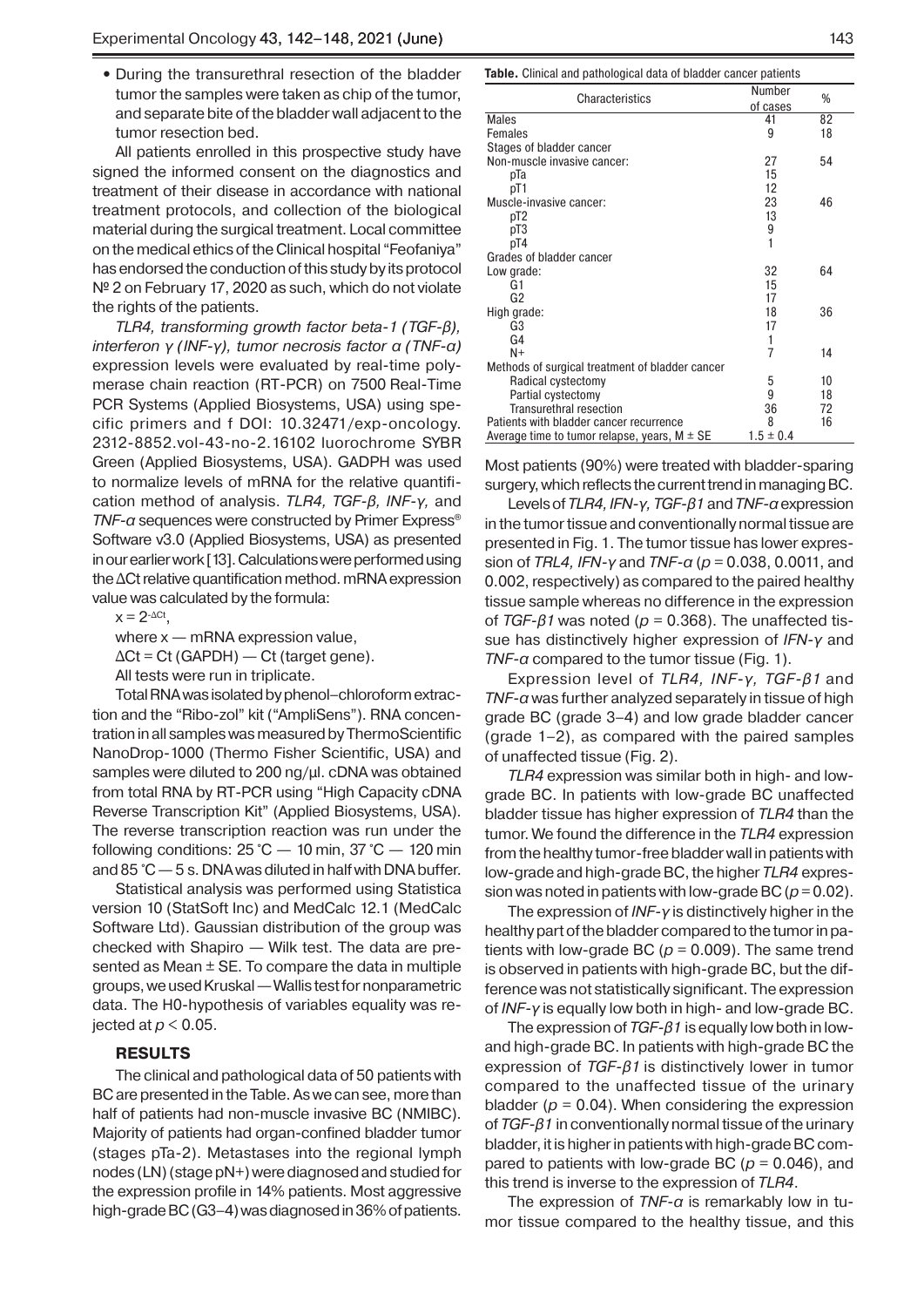

**Fig. 1.** Expression of *TLR4, TGF-β1, INF-γ, TNF-α* in the urinary bladder from BC patients: tumor *vs* unaffected tissue of the bladder. \**p* < 0.05 compared to the bladder tumor

difference is more pronounced in high-grade BC patients than in low-grade BC patients. In unaffected tissue of bladder, the insignificantly higher expression of *TNF-α* was noted in patients with high-grade BC.

Levels of *INF-γ, TGF-β1* and *TNF-α* expression in tissues of NMIBC (stages Ta, T1) and MIBC (stages 2, 3 and 4), and in the paired samples of normal tissues are presented in Fig. 3.

The *TLR4* demonstrates identical pattern of expression both in NMIBC and MIBC, with higher expression of *TLR4* in unaffected tissue of the bladder, but this difference did not reach the level of statistical significance.

The expression of *INF-γ* is higher in healthy part of the bladder independently on the BC stage; in patients with NMIBC its expression reached the level of significance  $(p = 0.042)$ .

*TGF-β1* expression shows no significant alterations, although in patients with high-grade BC it was lower in tumor than in the unaffected tissue.

*TNF-α* is less expressed in the tumor tissue than in the healthy bladder tissue, in particular, paired samples from patients with MIBC demonstrated significant upregulation of *TNF-α* in the unaffected tissue compared to tumor ( $p = 0.01$ ).

In our study, eight patients underwent repeated surgery for the recurrence of the BC during  $1.5\pm0.4$  years

after primary treatment. Stages of BC in these patients ranged from 1 to 3. Level of expression of *TLR4, INF-γ, TGF-β1* and *TNF-α* in the tumor, unaffected part of the bladder during primary surgery, and during repeated surgery did not demonstrate statistical significance, which can be attributed to the small group of patients.

Seven patients had BC metastases to the regional lymph nodes (LN), which were removed and sampled during the open radical surgery (radical cystectomy in 2 patients, and partial cystectomy in 5 patients). We tested the level of expression of *TLR4, INF-γ, TGF-β1* and *TNF-α* in a LN with metastases and intact LN, in BC and the unaffected part of the bladder wall. The results are presented in Fig. 4.

Among all studied parameters, in BC patients with metastases to the regional LN only *TRL4* expression is significantly lower in tumor compared to the metastases in the LN ( $p = 0.017$ ). The cytokine *TGF-β1* is significantly upregulated in the tissue of the regional LN affected with metastases, though this difference was insignificant.

# **DISCUSSION**

BC is considered to be an immunogenic tumor, and the major components of the innate and adaptive immunity, which include TLR4 and main inflammatory cytokines, can be changed in the course of the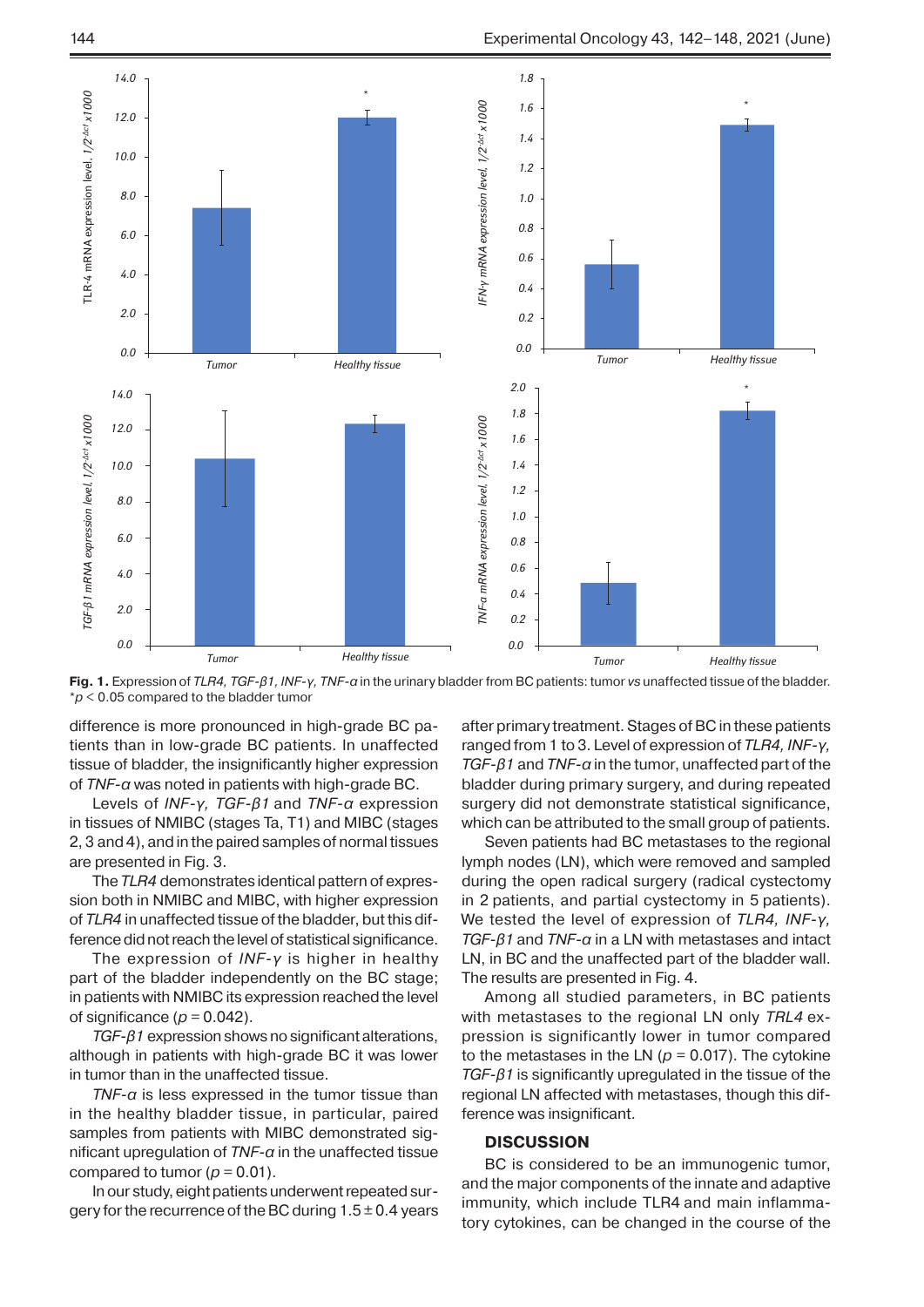

**Fig. 2.** Expression of *TLR4, TGF-β1, INF-γ, TNF-α* in BC depending on tumor grade (high-grade *vs*. low-grade). \**p* < 0.05 compared to tumor tissue in low grade group, +*p* < 0.05 compared to tumor tissue in high grade group, #*p* < 0.05 compared to unaffected tissue of bladder in low grade group

treatment. On the other hand, the manipulation with these molecules might present an opportunity for the therapeutic impact onto the disease course.

Kusuhara *et al*.[9] arrived at a conclusion that lower expression of TLR4 correlates with poor prognosis of BC, with squamous differentiation of MIBC, lower cell proliferation, but higher invasiveness of cancer cells; depletion of TLR4 in low-stage BC cell lines increased the expression of cell morphology related genes, including keratin proteins and small proline-rich proteins. In our study, we found that in all BC cases tumor tissue had lower expression of TLR4 as compared to the unaffected portions of the urinary bladder.

TLRs possess immunoadjuvant ability and are expressed on antigen-presenting cells (APCs), including macrophages or dendritic cells (DCs). They play an important role in the initiation of innate immune response [14] by playing a role of a first contact with invading microbial pathogens, damage associated molecules, or cancer cells [15]. After TLR binds to specific ligand, it initiates the signaling cascade which leads to activation of transcription factors, expression of inflammatory factors, maturation of APCs, and release of bactericidal peptides, inflammatory cytokines and chemokines, including TNF-α, interleukin-6 and -12, and IFN [11]. This lead to subsequent activation of T cells, both natural killers and cytotoxic lymphocytes, and ensue in proliferation and differentiation of T helper cells types 1 and 2 (Th1 and Th2), which form and regulate adaptive immunity [16]. In our study, we report the downregulation of IFN-γ and TNF-α in the tumor tissue, along with downregulation of the TLR4, which might signify the suppression the immune response in BC.

Tumor cells activated by TLR signals can release cytokines and chemokines, which in turn recruit immune suppressive cells to release further aberrant cytokines and chemokines, with subsequent uncontrolled tumor progression [17]. Nevertheless, in our study we did not report the upregulation of the TLR4, and consequently, no elevation of expression in the inflammatory cytokines was noted, compared to the healthy tissue.

BC is associated with increased levels of regulatory T cells (Tregs) as well as Th1 inhibitory cytokines (e.g, TGF-β and IL-10) to evade immune surveillance [18]. TGF-β causes Th1 activation, leading to release of IFN-γ and IL-2. This subse-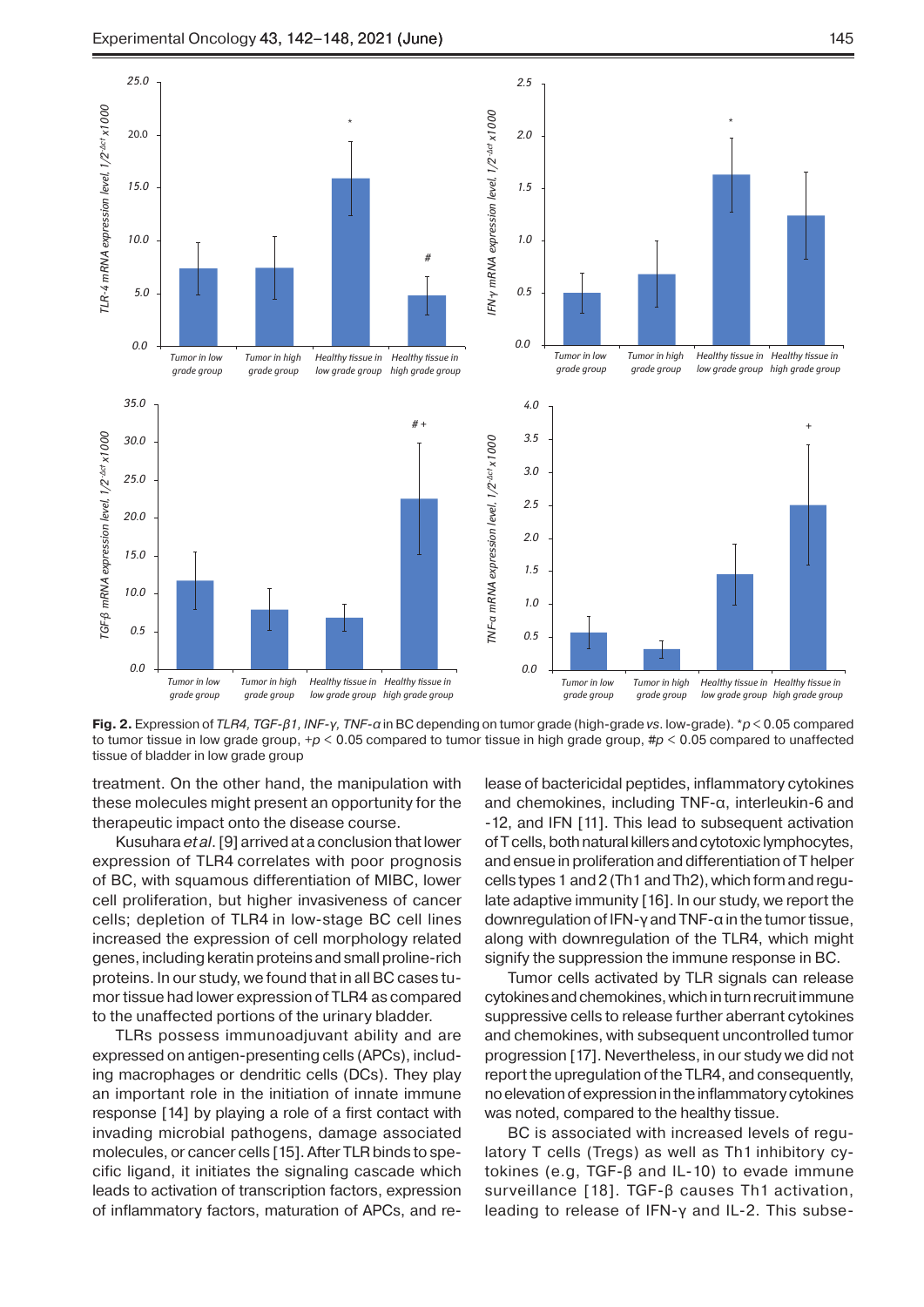

**Fig. 3.** Expression of *TLR4, TGF-β1, INF-γ, TNF-α* in BC depending on tumor stage: NMIBC *vs* MIBC. \**p* < 0.05 compared to tumor in MIBC group, +*p* < 0.05 compared to tumor in NMIBC group

quently stimulates cytotoxic lymphocytes [19]. In our study, we observed the significant upregulation of TGF-β only in the tissue of the regional LN, and especially in the metastases in those nodes, although invalid statistically. This finding underlines the role of TGF-β in the migration of the cancer cells and establishment of the metastases.

To escape from immune surveillance, BC employs several positive regulation strategies, including inflammation, injury, microbial infection and tissue repair. TLR engagement in tumor cells via ligands leads to activating signal cascades and cytokine and chemokine induction, which consequently lead to tumor invasion, cancer cell survival, chemoresistance, tumor progression and metastasis[6].

Shedding of the soluble form of certain surface molecules by cancer cells results in mimicking normal immune cells. It makes cancer cells invisible by immune cells [6] Additionally, cancer cell evasion is facilitated by the production of several factors, including proteinases, inhibitory cytokines, inflammatory factors, small molecules, such as nitric oxide [7].

Qian *et al*. [20] showed that activation of TLR4 by LPS has led to upregulation of IL-6 expression through p38 and ERK kinase stimulation. Moreover, TLR4 activation stimulates mitogenactivated protein kinases ERK and JNK and leads to upregulated expression of programmed death ligand 1 (also known as B7–H1 or CD274). All these suggest a probable mechanism of tumor evasion via T cell immunity inhibition [21].

TLRs agonists are effective immune stimulators and have important role in the induction of immune responses with immunotherapeutic potential against cancer. BCG (agonist of TLR2 and TLR4) is approved for intravesical BC treatment. Its role in treating MIBC is not clear[22]. In our study, we demonstrated that expression of TLR4 demonstrated the identical pattern of expression, being low in tumor, compared to high in healthy bladder tissue. This might be an argument for testing this TLR4 agonist in the setting of MIBC with curative purposes.

The presented above data point at the dual role of the TLR4 and major inflammatory cytokines in BC, and argue for the further study of the molecular mechanisms of the BC development, progression, and treatment.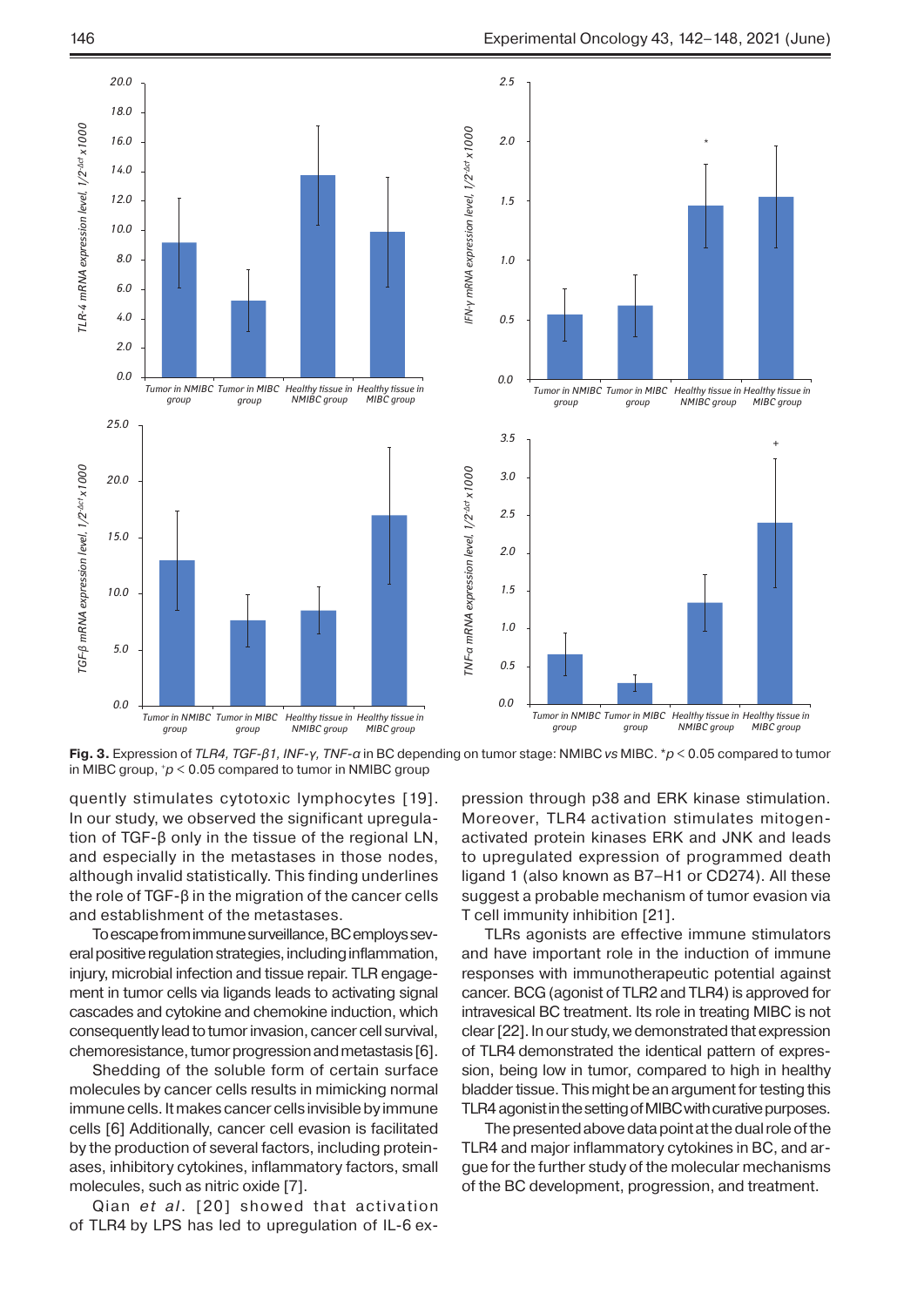

**Fig. 4.** Expression of *TLR4, TGF-β1, INF-γ, TNF-α* in patients with BC metastases to the regional LN. \**p* < 0.05 compared to tumor

### **REFERENCES**

1. **Sjödahl G, Lauss M, Lövgren K,** *et al*. A molecular taxonomy for urothelial carcinoma. Clin Cancer Res 2012; **18**: 3377–86.

2. **Lindgren D, Frigyesi A, Gudjonsson S,** *et al*. Combined gene expression and genomic profiling define two intrinsic molecular subtypes of urothelial carcinoma and gene signatures for molecular grading and outcome. Cancer Res 2010; **70**: 3463–72.

3. **Park JC, Citrin DE, Agarwal PK, Apolo AB**. Multimodal management of muscle-invasive bladder cancer. Curr Probl Cancer 2014; **38**: 80–108.

4. **Network CGAR**. Comprehensive molecular characterization of urothelial bladder carcinoma. Nature 2014; **507**: 315–22.

5. **Kandoth C, McLellan MD, Vandin F,** *et al*. Mutational landscape and significance across 12 major cancer types. Nature 2013; **502**: 333–9.

6. **Smith SG, Zaharoff DA**. Future directions in bladder cancer immunotherapy: towards adaptive immunity. Immunotherapy 2016; **8**: 351–65.

7. **Basith S, Manavalan B, Yoo TH,** *et al*. Roles of toll-like receptors in cancer: a double-edged sword for defense and offense. Arch Pharm Res 2012; **35**: 1297–316.

8. **Botos I, Segal DM, Davies DR**. The structural biology of Toll-like receptors. Structure 2011; **19**: 447–59.

9. **Kusuhara Y, Daizumoto K, Kawai K,** *et al*. Low expression of toll-like receptor 4 is associated with poor prognosis in bladder cancer. Anticancer Res 2019; **39**: 703–11.

10. **Shcheblyakov DV, Logunov DY, Tukhvatulin AI,** *et al*. Toll-like receptors (TLRs): the role in tumor progression. Acta Naturae 2010; **2**: 21–9.

11. **Ohadian Moghadam S, Nowroozi MR**. Toll-like receptors: The role in bladder cancer development, progression and immunotherapy. Scand J Immunol 2019; **90**: e12818.

12. **Li J, Yang F, Wei F, Ren X**. The role of toll-like receptor 4 in tumor microenvironment. Oncotarget 2017; **8**: 66656–67.

13. **Yakovlev PG, Gorbach OI, Khranovska NM,**  *et al*. Changes in expression of TLR-4, TGF-β, INF-γ, TNF- $\alpha$  in cultured T24/83 cells of invasive bladder cancer treated with cisplatin and/or polyphenolic adjuvant melanin. Exp Oncol 2021;**43**: 7–14.

14. **Hemmi H, Akira S**. TLR signalling and the function of dendritic cells. Chem Immunol Allergy 2005; **86**: 120–35.

15. **Zhang Z, Schluesener HJ**. Mammalian toll-like receptors: from endogenous ligands to tissue regeneration. Cell Mol Life Sci 2006; **63**: 2901–7.

16. **Obermajer N, Urban J, Wieckowski E,** *et al*. Promoting the accumulation of tumor-specific T cells in tumor tissues by dendritic cell vaccines and chemokine-modulating agents. Nat Protoc 2018; **13**: 335–57.

17. **Sato Y, Goto Y, Narita N, Hoon DS**. Cancer cells expressing Toll-like receptors and the tumor microenvironment. Cancer Microenviron 2009; **2**: 205–14.

18. **Loskog A, Ninalga C, Paul-Wetterberg G,** *et al*. Human bladder carcinoma is dominated by T-regulatory cells and Th1 inhibitory cytokines. J Urol 2007; **177**: 353–8.

19. **Mantovani A, Locati M**. Tumor-associated macrophages as a paradigm of macrophage plasticity, diversity, and polarization: lessons and open questions. Arterioscler Thromb Vasc Biol 2013; **33**: 1478–83.

20. **Qian Y, Deng J, Xie H,** *et al*. Regulation of TLR4 induced IL-6 response in bladder cancer cells by opposing